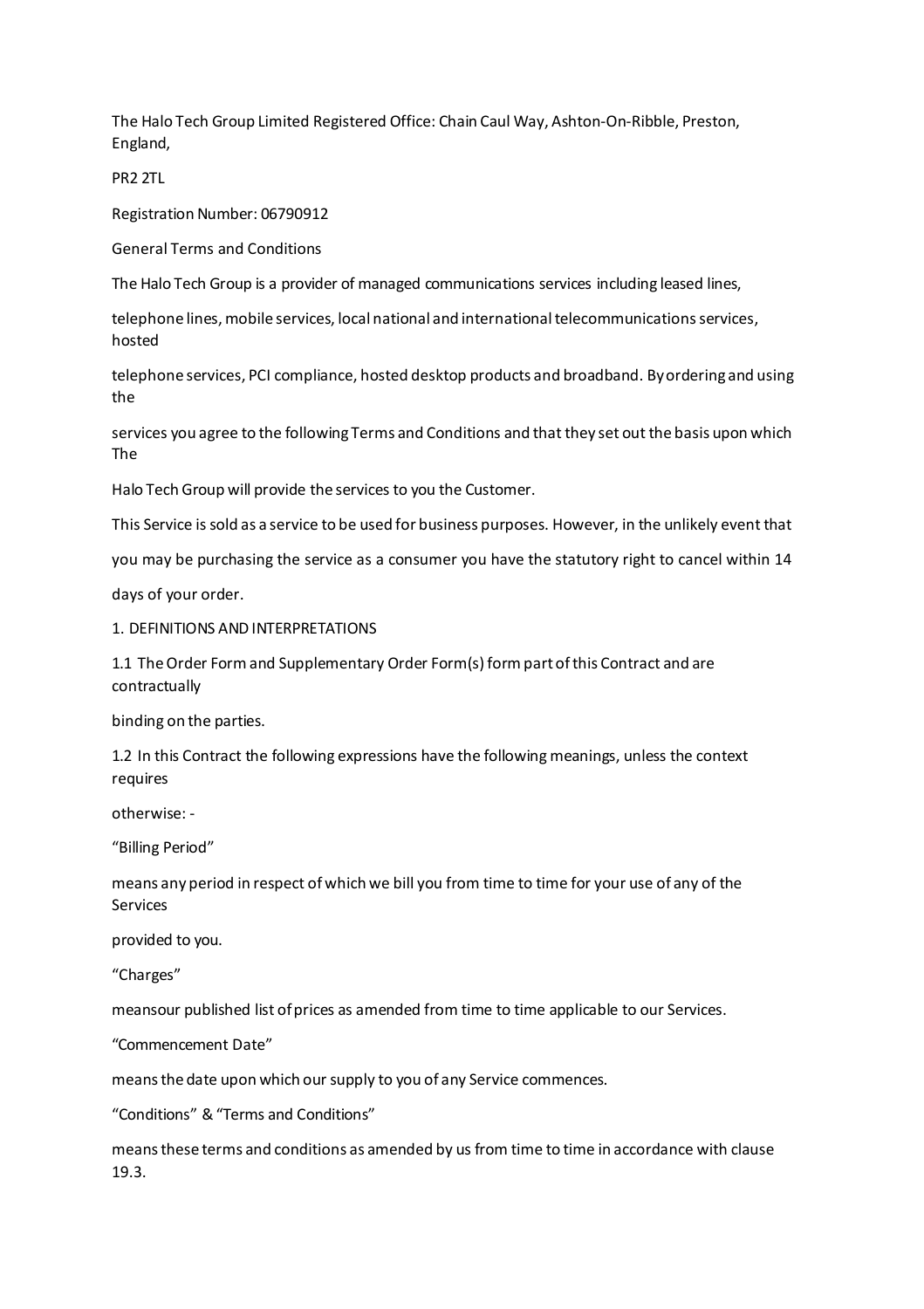"Confidential Information"

means any information marked confidential or information that the author would not wish to be

disclosed to customers, suppliers or to be publicly available.

"Contract"

meansthe contract between you and usto pay for and receive the Service set out in these **Conditions** 

and the Order (together with such changes and/or other terms as may be notified to you from time to

time) and your current Tariff Plan as amended from time to time.

"Credit Limit"

means any creditlimit, which is applied to your account either when you apply for any Service or at any

time thereafter at The Halo Tech Group's sole discretion.

"Customer Purchased Equipment"

Means any equipment sold or provided to the Customer by The Halo Tech Group.

"Customer Representative"

Meansthe person or persons named under Customer Representative on theOrder Form.

"Customer Services"

means the customer services facility provided by us for you to make general, sales or account enquiries.

Customer Services are available between the hours of 9amto 5pm Monday to Friday. Callsto Customer

Services may be monitored.

"Customer"

means any customer who enters a Contract.

"Customer's Logo"

Meansthe trading logo of the Customer.

"Delivery Address"

Means the Delivery Address as detailed in the Order Form.

"Directors Guarantee Provision"

Means a personal guarantee given by a director of the Customer to The Halo Tech Group.

"Equipment"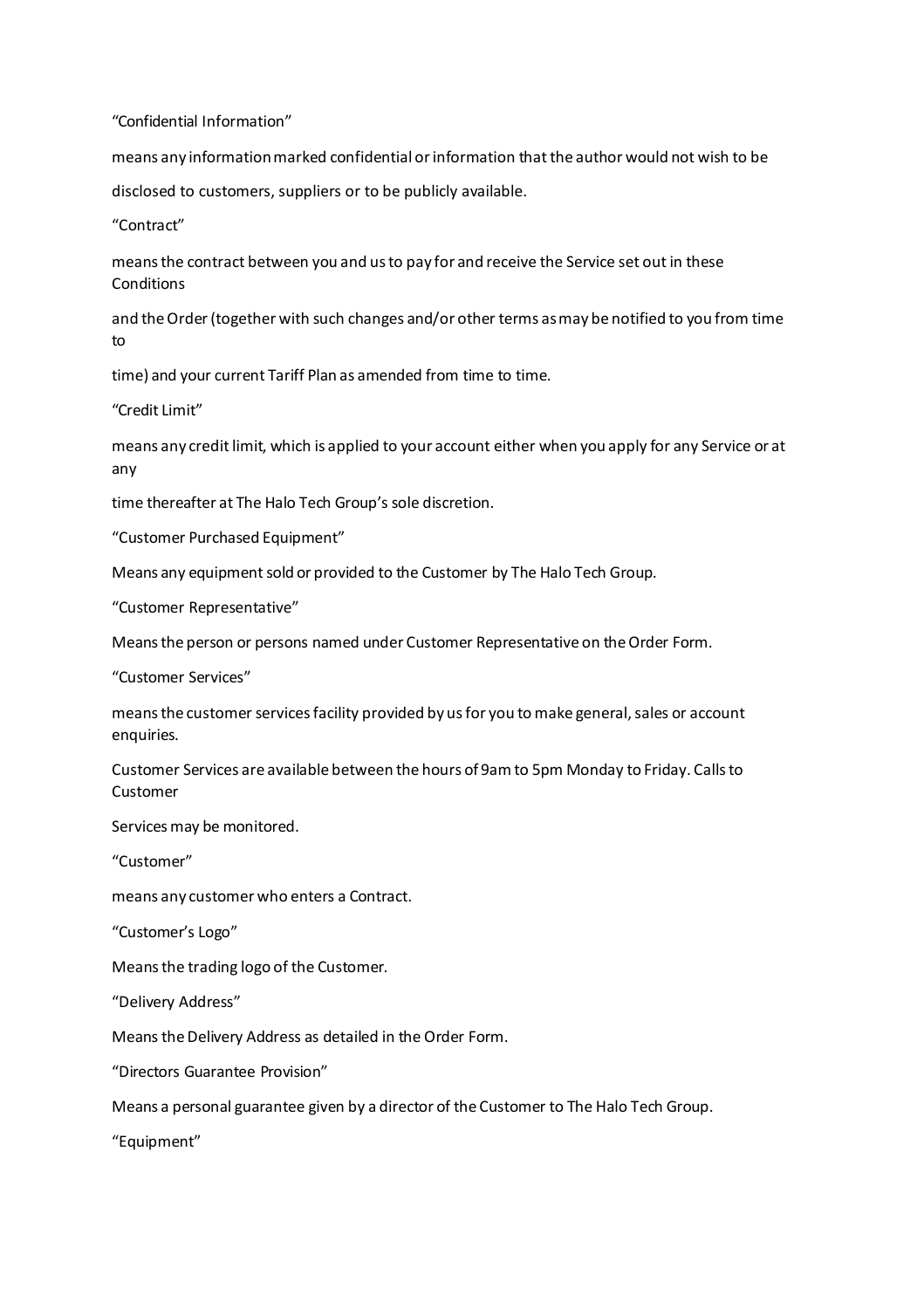Means any equipment, electronic portal or service provided to the Customer for the performance of the

Services.

"CPS"

Means Carrier Pre-Select, a method of indirect access to route your calls over a network of The Halo

Tech Group's choice

"Good Industry Practice"

means standards, practices, methods and procedures conforming to the Law and the degree of skill and

care, diligence, prudence and foresight which would reasonably and ordinarily be expected from a

skilled and experienced person or body engaged in a similar type of undertaking under the same or

similar circumstances.

"GSM Gateway"

means a fixed device containing one ormore SIM Cards which enables a callfrom a fixed phone to a

Mobile Phone to be routed directly into a mobile Network as if it were from a Mobile Phone and thereby

attract a different call rate.

"The Halo Tech Group portal"

Meansthe electronic portal allowing the Customer access to control of some or all the Services.

"The Halo Tech Group Representative"

Meansthe person or persons named under TheHalo Tech Group Representative on theOrder Form or

othersuch person or Subcontractor notified by The Halo Tech Group to the Customer fromtime to time.

"Initial Term'

Means the time outlined in the Order Form which begins on the CommencementDate.

"Installation Date"

Means the date when the Service(s) are activated and ready for use.

"Minimum Period"

meansthe minimum period that appliesto your Contract, which will depend on the Tariff Plan you select at the time you place your Order as outlined on your Order Form.

"Landline Service(s)" or "Service(s)"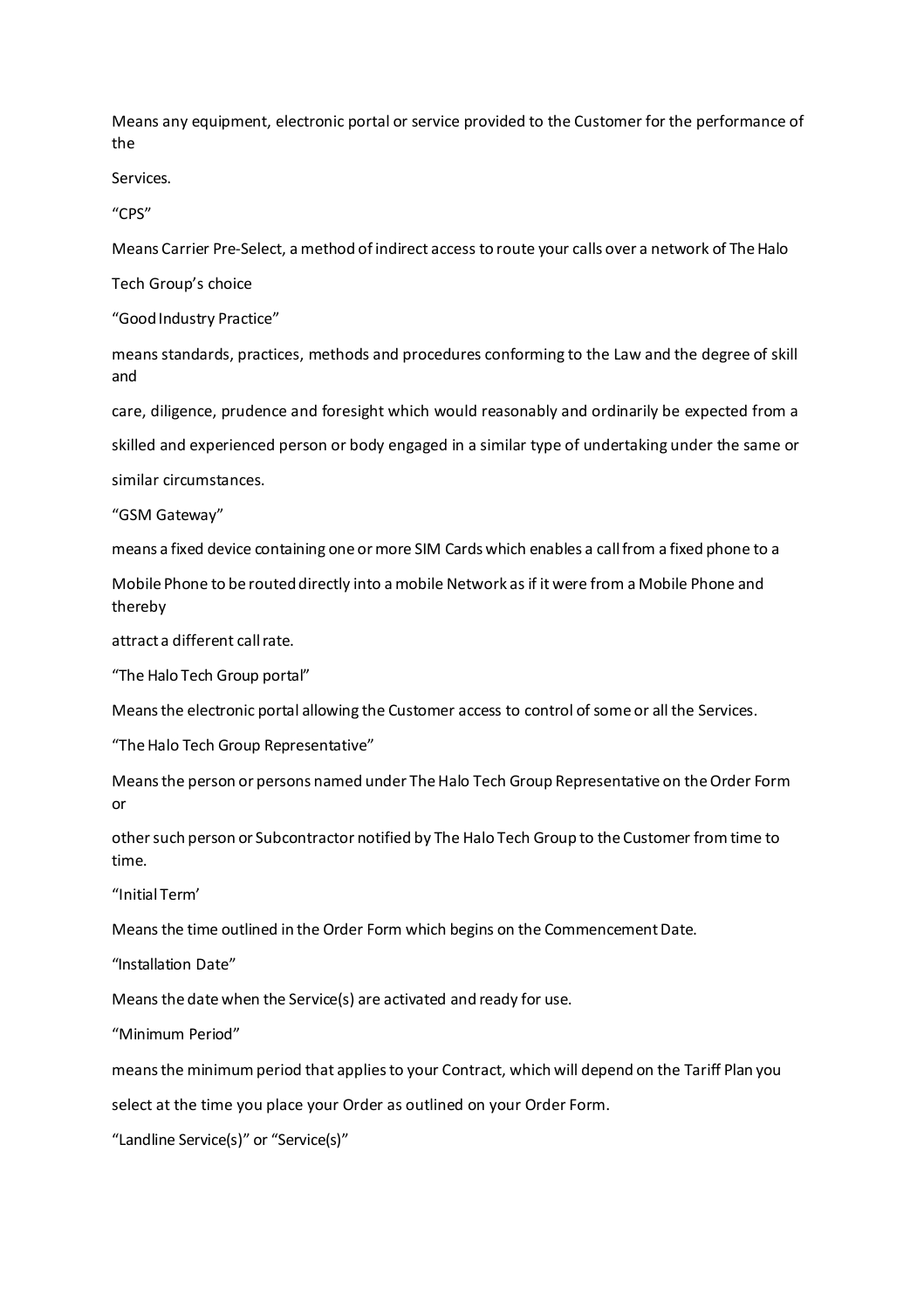meansthe landline, Ethernet, leased line, non-geographicnumber communications and related services

to be supplied by The Halo Tech Group to the Customer under the Conditions ofthis Contract.

"Network"

means as the context requires either the public switched telecommunications, internet protocol packet

Network and/or a wireless telegraphy link bymeans of a cellularradio system operated by a Network

Operator.

"Order"

means any order that you submit to us for any of the Services.

"Order Form"

meansthe form used by Customers to submit an order for any of the Services.

"Premises" or "Site"

meanstheUK premises where we agree we shall provide you with the Landline Service.

"Representatives"

meansa person or company actingon behalf of eitherThe Halo Tech Group or the Customer.

"Service Level Commitment"

Shall have themeaning given to it in clause 17.

"Supplementary Order Form"

Means an additional form for use by an existing Customer to order additional Services from us.

"Tariff Plan"

meansthe Tariff (thatmay include some elements which are not chargeable) which you select for the

Services at the time you place your Order and which you may change from time to time by agreement

with us and where we agree, such change to take effect at the start of your next Billing Period.

"Tariff"

meansthe tariffsetting outour listof Charges for any ofthe Services we offer fromtime to time.

"Technical Support"

Means the service by which customers can report technical issues with their service.

"Termination Fee"

means the full contract value less any sums already paid to The Halo Tech Group (exclusive of VAT).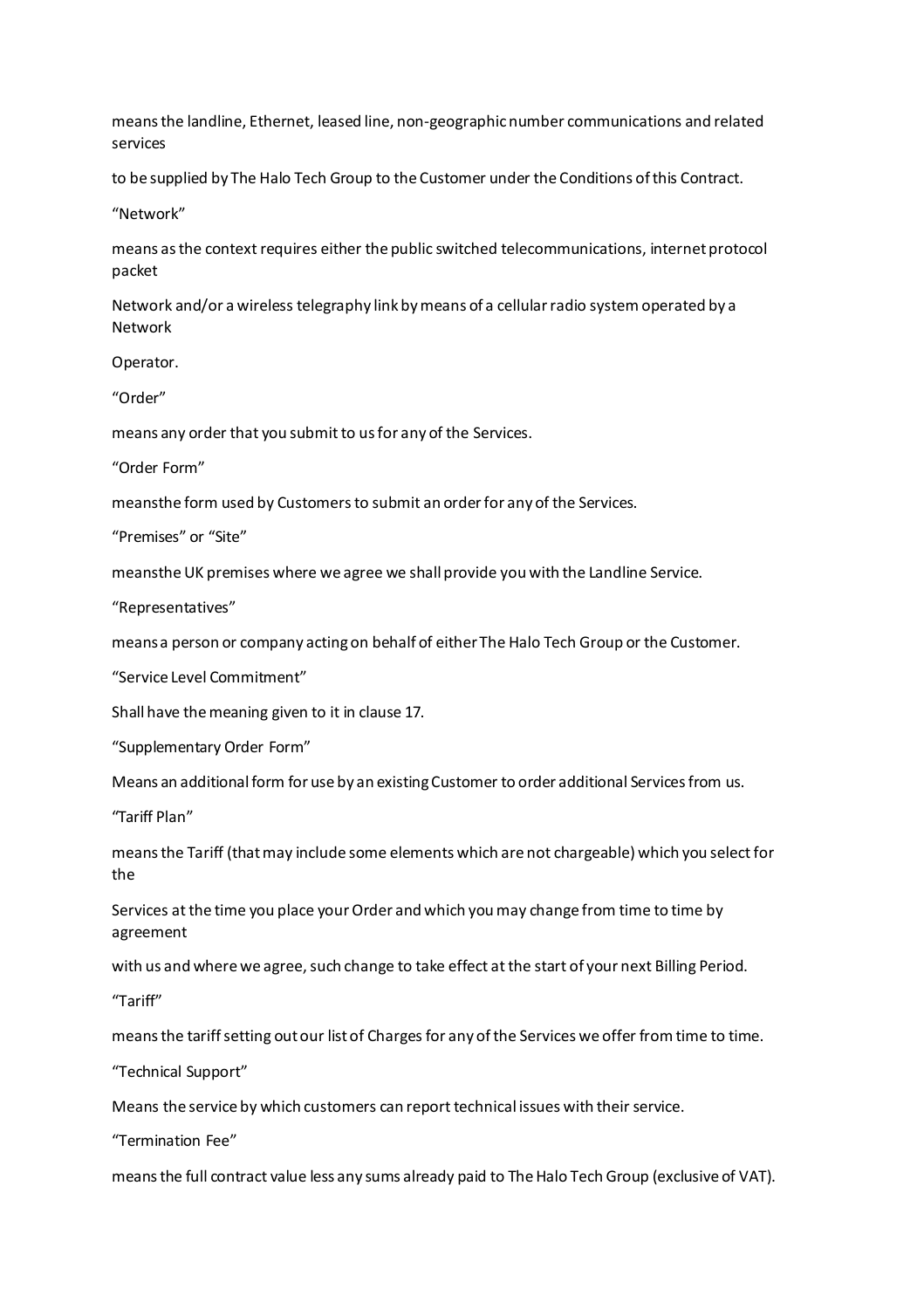"Title"

means the legal ownership.

"we", "us", "our", "The Halo Tech Group"

means The Halo Tech Group Limited of Chain Caul Way, Ashton-On-Ribble, Preston, England, PR2 2TL

"Working Day".

means any day (other thana Saturday or Sunday) when banks are generally open for normal business in

London.

"Year"

meansthe twelve-month period commencingon the Installation Date until the first anniversary of the

Installation Date and each subsequent twelve-month period until the next anniversary of the Installation

Date.

1.3 The headings in these Terms and Conditions are for convenience only and will not affect the

construction ofthe Terms and Conditions. References to clauses are to the clauses of the Conditions;

references to theOrder Formand paragraphs are to theOrder Form forthe Services which these Terms

and Conditions cover and the paragraphs within theOrder Form. In the event of a conflict arising

between the Conditions and an Order Form the Conditions will prevail.

1.4 In these Terms and Conditions1.4.1 the use of the singular will be construed to include the plural (and vice versa) and the use of any

gender will be construed to include all genders.

1.4.2 references to a person include individuals, incorporated bodies,unincorporated associations and

partnerships and the permitted transferees and assignees of such persons.

1.4.3 references to any statute, enactment, order, statutory instrument or statutory provision include

such statute, enactment, order, statutory instrumentorstatutory provision together with all regulations

and subordinate legislation made there under, all as from time to time amended, re-enacted,

consolidated or replaced.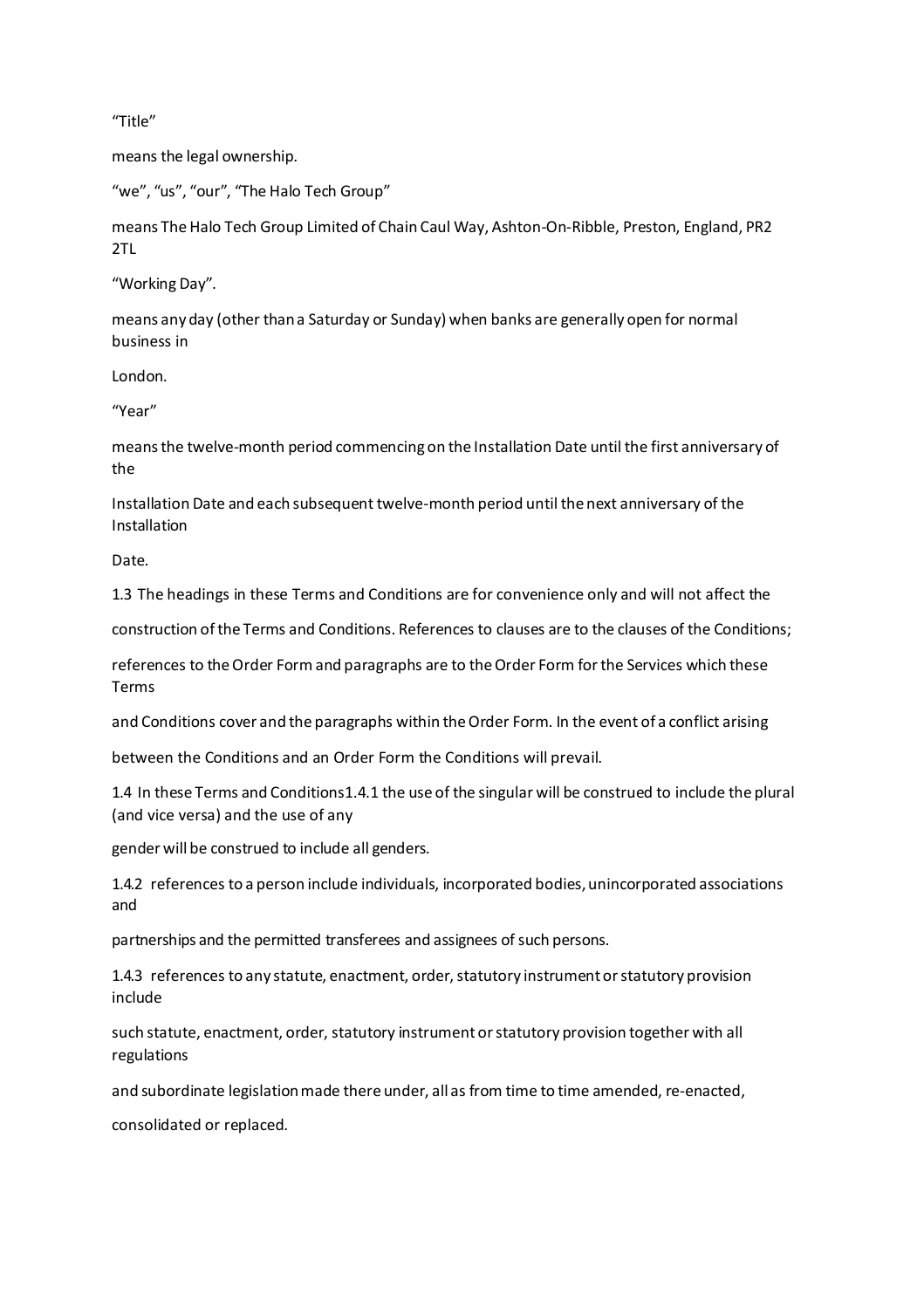1.4.4 the expressions "including", "include", "includes", "included" and "in particular"will be construed

to mean without limitation; and

1.4.5 references to loss include destruction.

2. TERM AND RENEWAL

2.1 This Contract will come into force immediately upon signature by both parties and will remain in force for the Initial Term and renew for further terms of equivalent length of the Initial Term upon expiry of the Initial Term unless and until terminated earlier in accordance with Clause 10.

2.2 The Customer appoints The Halo Tech Group as its preferred supplier of the Telephone Services outlined in the contract (either verbal or written) from the date of execution of this Contract for the duration of the Contract.

3. THE HALO TECH GROUP'SOBLIGATIONS

3.1 Without prejudice to any other provision in this Contract, The Halo Tech Group shall: -

3.1.1 provide the Services in accordance with this Contract.

3.1.2 take allreasonable steps to obtain such documents, information and co-operation from the

Customer as it may reasonably require supplying the Services.

3.1.3 supply the Services in accordance with health and safety and environmental legislation and other

applicable legislation, statutory requirements, regulations and Good Industry Practice and relevant codes of conduct ofthe professions and industriesto which The Halo Tech Group's activities relate.

3.1.4 ensure that each ofits Representatives who visits a Site complies with allrules, instructions, codes

of conduct and security codes in force from time to time at such Site as notified to The Halo Tech

Group's Representative by the Customer and with allreasonable requests and requirements in respect

of Site rules, instructions, codes of conduct and security codes communicated by or on behalf ofthe

Customer to The Halo Tech Group.

3.2 Without prejudice to the generality of the foregoing, The Halo Tech Group warrants, subject to clause 3.3 that:

3.2.1 the Services will be provided under propersupervision, with reasonable skill and care, in a

professional manner by suitably trained, skilled, experienced professionals.

3.2.2 itshall use reasonable endeavours to perform the Services in accordance with such timescales as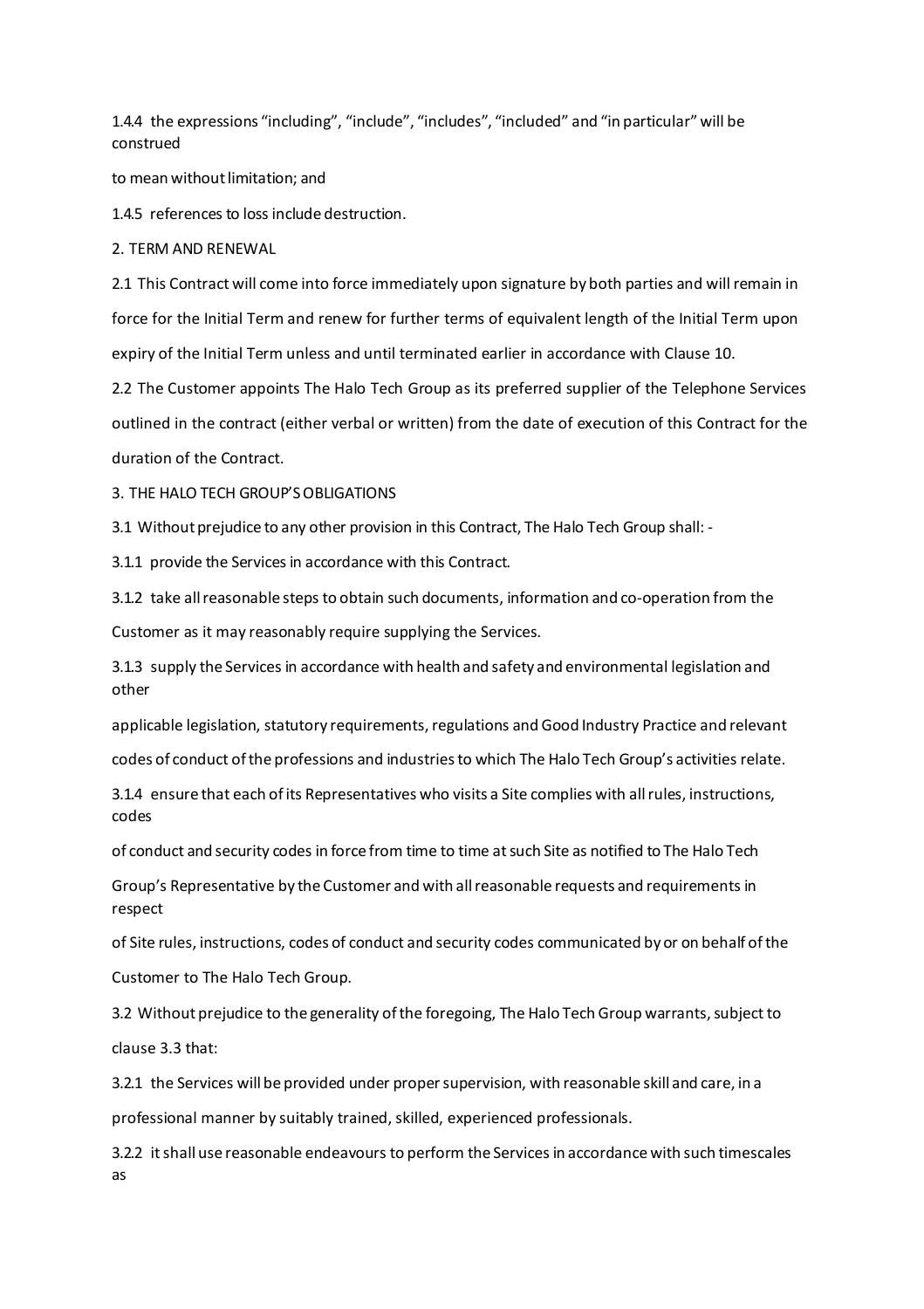may be agreed between the parties from time to time.

3.3 The Customer acknowledgesthat the Services in general will notbe error free and agrees that the

existenceof such errorsshall not constitute a breach of the Contract.

3.4 The Halo Tech Group will provide the Services using such Representatives as it considers suitable to

undertake the work. Nothing in this Contract will in any way restrict The Halo Tech Group's right to use

its Representatives to supply services like the Services to other customers of The Halo Tech Group.

3.5 Subject to clause 3.3, the Customer Purchased Equipment will comply with all applicable legal and

regulatory requirements and with applicable British Standards(or, if applicable, their equivalent

requirements in the territory in which the Customer Purchased Equipment is supplied).

3.6 The Halo Tech Group shall deliverthe Customer Purchased Equipment to the Delivery Address and

risk in such Equipment shall pass to the Customer on delivery.

3.7 Title to the Customer Purchased Equipment shall not pass to the Customer until:

3.7.1 The Halo Tech Group has received payment in full (in cash or cleared funds); or

3.7.2 if subsidised in any way from the recommended retail price by The Halo Tech Group, once the full

contract value has been satisfied.

3.8 The Halo Tech Group shall endeavour to transfer to the Customer the benefit of any manufacturer

warranty or guarantee given to The Halo Tech Group in respect of the Customer Purchased Equipment.

3.9 The date for delivery ofthe Customer Purchased Equipmentshall be the date agreed between the

parties. Time shall not be ofthe essencewith respect to the delivery ofthe Customer Purchased

Equipment.

### 4. CUSTOMER'S OBLIGATIONS

4.1 The Customershall provide such co-operation, information (including authorisation to transfer the

Line rental and CPS), facilities and access to the Site to The Halo Tech Group and The Halo Tech Group's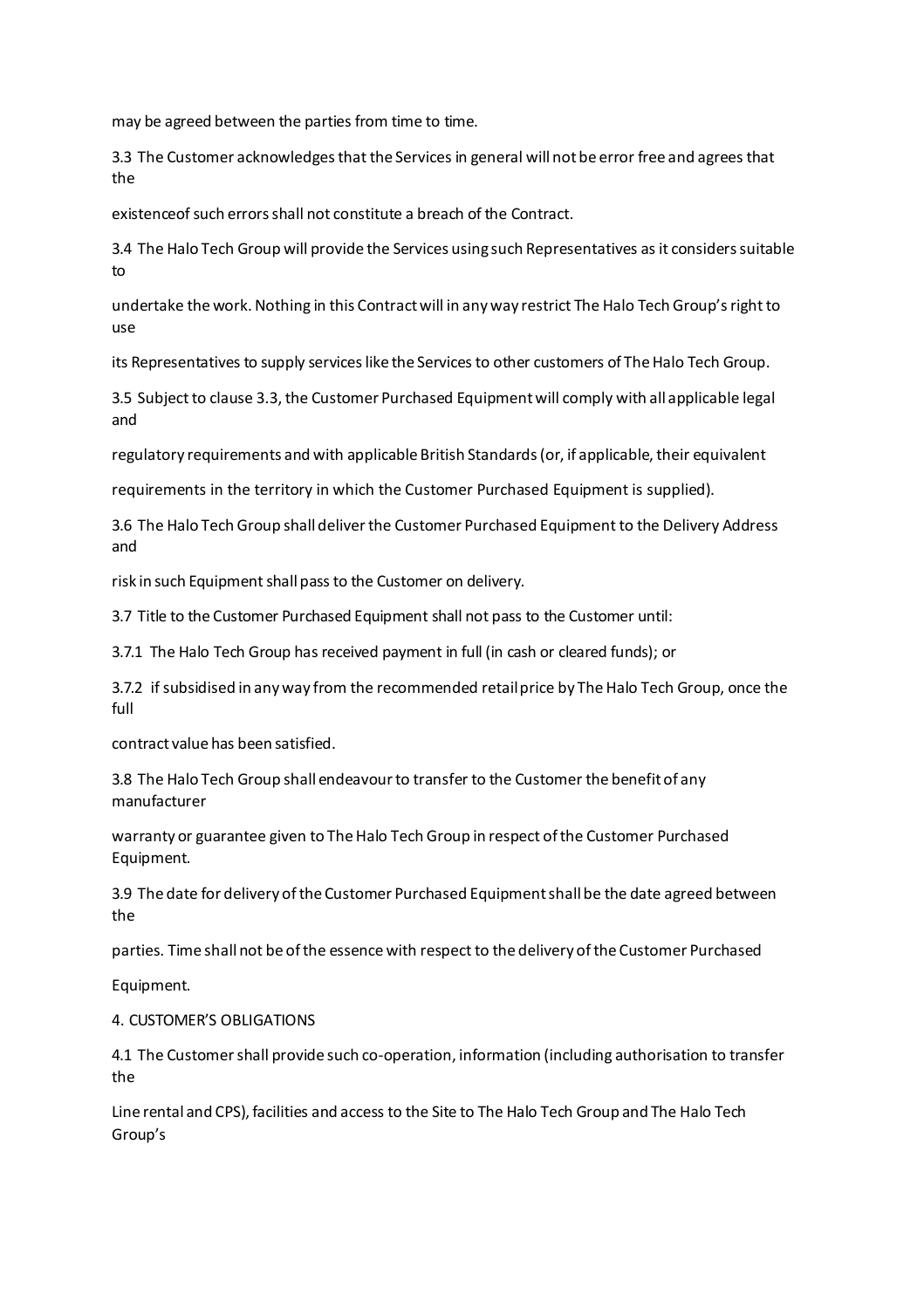Representatives may reasonably be requested and as are reasonably necessary for The Halo Tech Group

to perform its obligations under this Contract.

4.2 The Customer shall provide The Halo Tech Group with all information in its possession or power concerning the Customer's operations and activities, including but not limited to software, manuals,

data, drawings and any other documents or materials, which may reasonably be necessary to enable

The Halo Tech Group to perform the Services and will also ensure that its relevant Representatives are

generally available to provide such assistance or information as The Halo Tech Group may reasonably

require in the course of providing the Services.

4.3 The Customershall be responsible for any changes ormodifications made to the Equipment by any

person other than The Halo Tech Group or The Halo Tech Group Representative, unless made with The

Halo Tech Group's written consent or approval. The Halo Tech Group shall be entitled to charge the

Customer at The Halo Tech Group's standard rates for work caused by such changes or modifications to

the Equipment.

4.4 The Customer shall complywith all licences, acceptable use policies (available on www.The Halo

Tech Group.co.uk), legislation, regulations and codes of practice to which it is subject in relation to the

Equipment and receipt of the Services.

4.5 The Customershall preventits Representatives from using the Services in any ofthe following ways:

4.5.1 in breach of any reasonable instruction given by The Halo Tech Group, or anybody which has

regulatory powers relating to the Services.

4.5.2 to send, receive, upload, download, use or reuse any information or material which is offensive,

abusive, indecent, defamatory, obscene or menacing or in a breach of any legally enforceable right of

confidence, copyright, privacy or any other similar right.

4.5.3 to put The Halo Tech Group in breach of the terms of any agreement we have with any public

telecommunicationsoperator, the details of which have previously been notified in writingby The Halo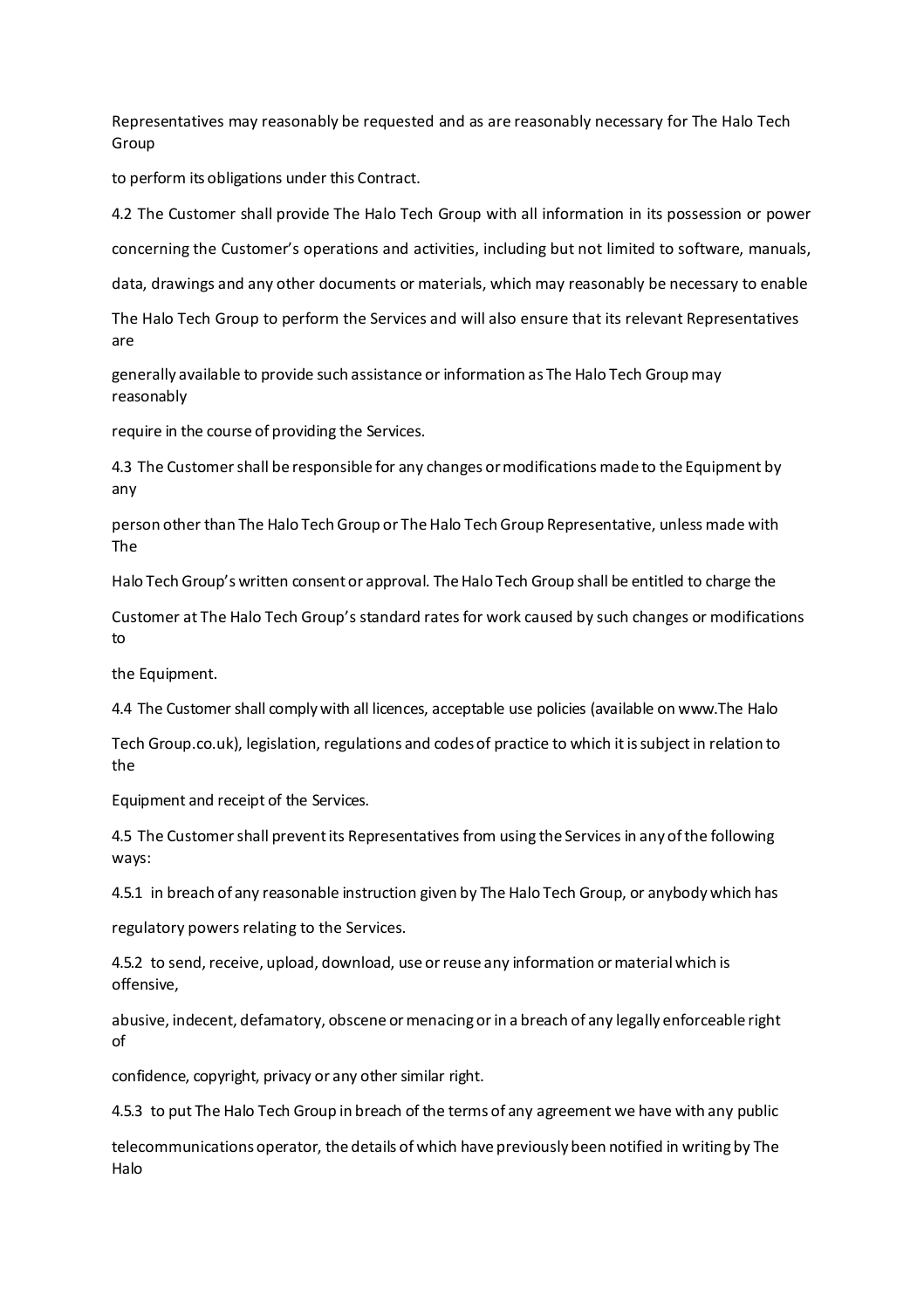Tech Group to the Customer; or

4.5.4 in any way which could render The Halo Tech Group subject to any criminal prosecution,

enforcement action, civil claim or other action or liability.

4.6 The Customer shall complywith The Halo Tech Group's reasonable instructions as to the use and

care ofthe Equipment. The Customer will pay for any repair or replacement needed if the Equipment is

damaged by anymeans.

4.7 The Customer shall take all reasonable steps to ensure that PIN Numbers and passwords are kept

confidential and secure, are used properly and are notdisclosed to unauthorised persons. The Customer

shall indemnify The Halo Tech Group and keep The Halo Tech Group effectively indemnified against all

and any losses, costs and expenses (including legal costs) that The Halo Tech Group may suffer from

fraudulent activity on the Service(s) or incurred because of any failure on the partof the Customer to

complywith the terms of this clause.

4.8 If applicable the Customer shall provide The Halo Tech Group with the necessary written

authorisation to enable The Halo Tech Group to arrange for the Services to be transferred to The Halo

Tech Group as soon as possible following the signature date of the Order Form.

4.9 If required by The Halo Tech Group either at the start of the Contract, or at any point, thereafter,

agree and sign The Halo Tech Group's Directors Guarantee Provision.

4.10 The Customer shall ensure that they have correctly given any notice periods required to any

previous service providers.

## 5. ADDITIONAL ITEMS

5.1 The Customer may at any time during the term of their Contract request additional goods or Services

by submitting a Supplementary Order Form.

5.2 At the end of the agreed contract term the customer accepts that they will automatically transfer to

the standard out of contract tariff. Which is as follows:

£500.00minimum cost perlease line

1-3 handsets £40 permonth for each hosted/VoIP user

4+ handsets £25 per month for each hosted/VoIP user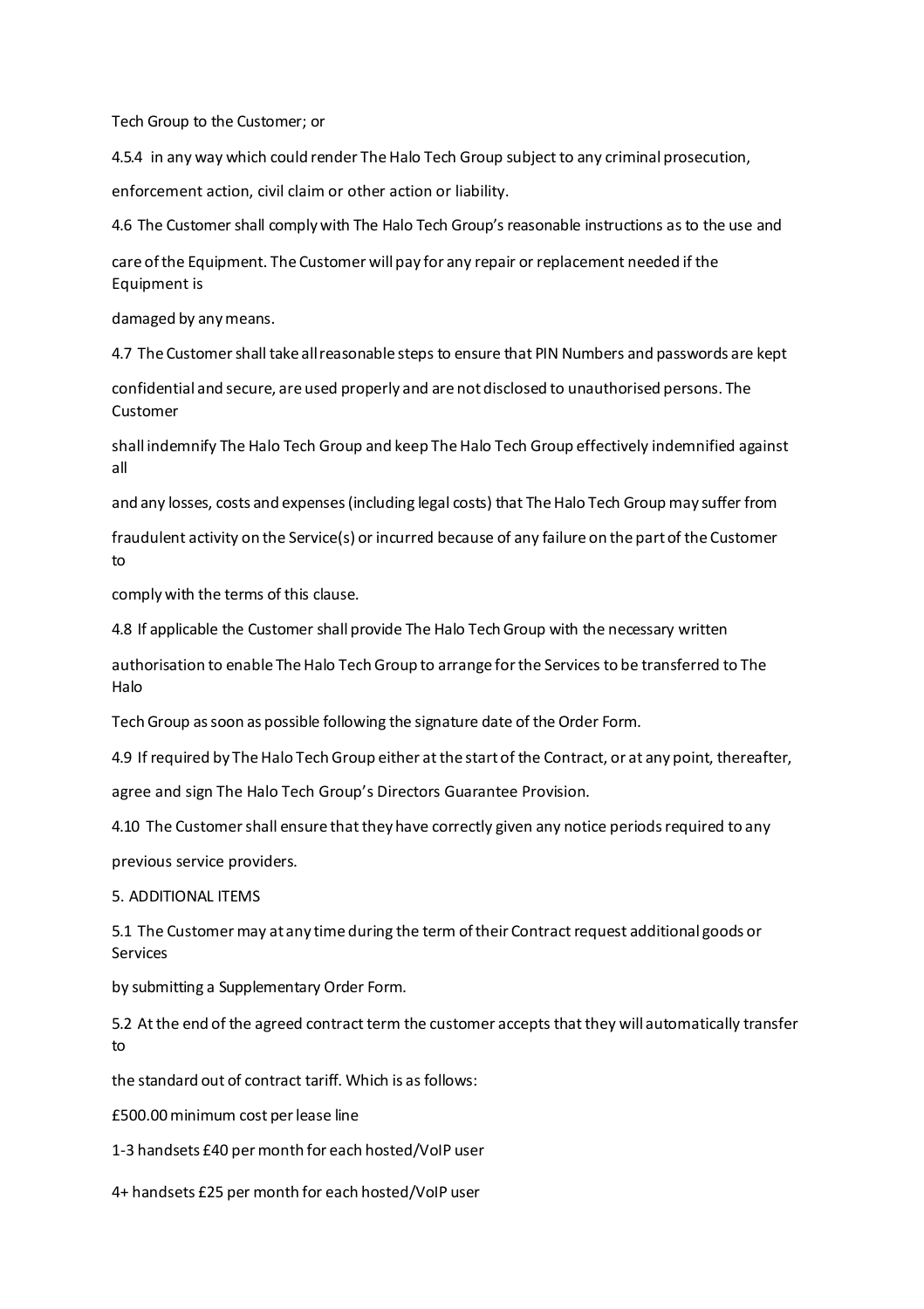£28.98 permonth per line for each ADSL connection

£24.99 permonth per line for each PSTN connection

£48.99 permonth perline for each Fibre connection

£30.00 permonth for eachmobile sim

Callstorage for voice recordings once Contract is terminated:

Up to 99 hours - £100.00 per month

100 - 299 hours - £300.00 per month

300 – 499 hours - £500.00 per month

500 hours ormore - £1,000.00 permonth

Where the Customeris a small business customer, the Customermay terminate the Contract by giving

ninety days' notice in writing to The Halo Tech Group such notice to become effective no earlier than

the expiry of the Minimum Term.

6. THIRD PARTY RIGHTS

6.1 A person who is not a party to this Contract has no right under the Contracts (Rights of Third Parties)

Act 1999 to enforce any term of this Contract, but this does not affect any right or remedy of a third

party which exists or is available apart from under that Act.

7. PAYMENT OF THE CHARGES

7.1 The Customer shall pay the Charges asset outon the Order Formor as advised by The Halo Tech

Group from time to time.

7.2 The Halo Tech Group will invoice the Customer for the Charges based on and in accordance with this

clause 7 and the Order Form.

7.3 The Customer shall also pay all Value Added Tax, or any other applicable sales tax or like charge in a

country where the Services are provided.

7.4 Subject to clause 7.5 below, the Customer shall pay the invoices submitted by The Halo Tech Group in accordance with this Contract within 10 days ofreceipt by direct debit. If payment of any undisputed invoice is not made by the due date, The Halo Tech Group shall be entitled to charge interest on such overdue invoice at 8% per annum over HSBC Plc's base lending rate from time to time, applicable pro- rata to the number of days elapsed between the due payment date and the actual payment date.

7.4.1. The customer agrees that by agreeing to these terms and conditions they accept that The Halo

Tech Group willset up an electronic Direct Debit via Go Cardless on their behalf atany point during the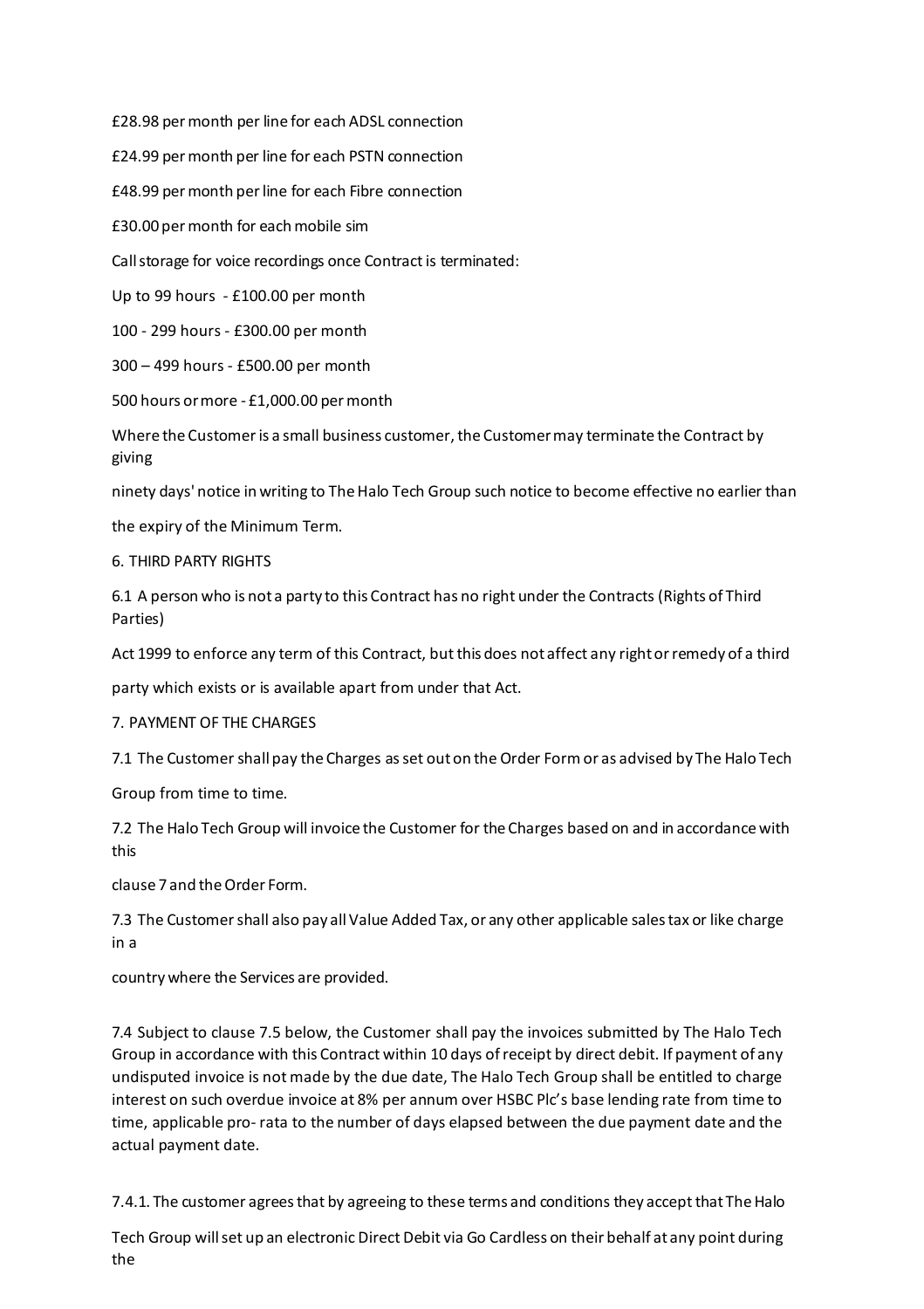contract.

7.5 If the Customer disputes any invoice from The Halo Tech Group relating to the Services, the parties

shall work together in good faith to ensure that items under query or in dispute by the Customer are

dealt with promptly. The Customershall only withhold paymentofthe specific items agreed with The

Halo Tech Group as beingunder query or under dispute. Ifthe parties are unable to resolve the dispute

as above, then the parties shall attempt to resolve the dispute in accordance with the provisions of

Clause 14.

7.6 The Customer may not exercise any right of set off, abatement, counterclaim, retention, deduction

or any other withholding against amounts invoiced to it by The Halo Tech Group.

7.7 Subject to Clause 7.5 if the Customer fails to pay the invoice submitted by The Halo Tech Group in

accordance with 7.4 then The Halo Tech Group shall at its sole discretion immediately suspend any

Service(s) provided by The Halo Tech Group to the Customer under this or any other Contract. Such

suspension of Service(s) shall be without any compensation or penalty.

7.8 If a Customer's Service is suspended in accordance with Clause 7.7 or fails to be transferred from a

previous service provider, the Customer may also be liable for reasonable re-connection charges upon

resumption of the Service.

8. LICENCE GRANT AND INTELLECTUAL PROPERTY INDEMNITY

8.1 Subject to clause 8.2, The Halo Tech Group grants to the Customer a non-exclusive, nontransferable, royalty free licence to use TheHalo Tech Group portal for the purposes described in this

Contract for so long as this Contract remains in force.

8.2 The Customer will not without The Halo Tech Group's prior written consent

(a) distribute or sell copies of The Halo Tech Group portal or its documentation to third parties; or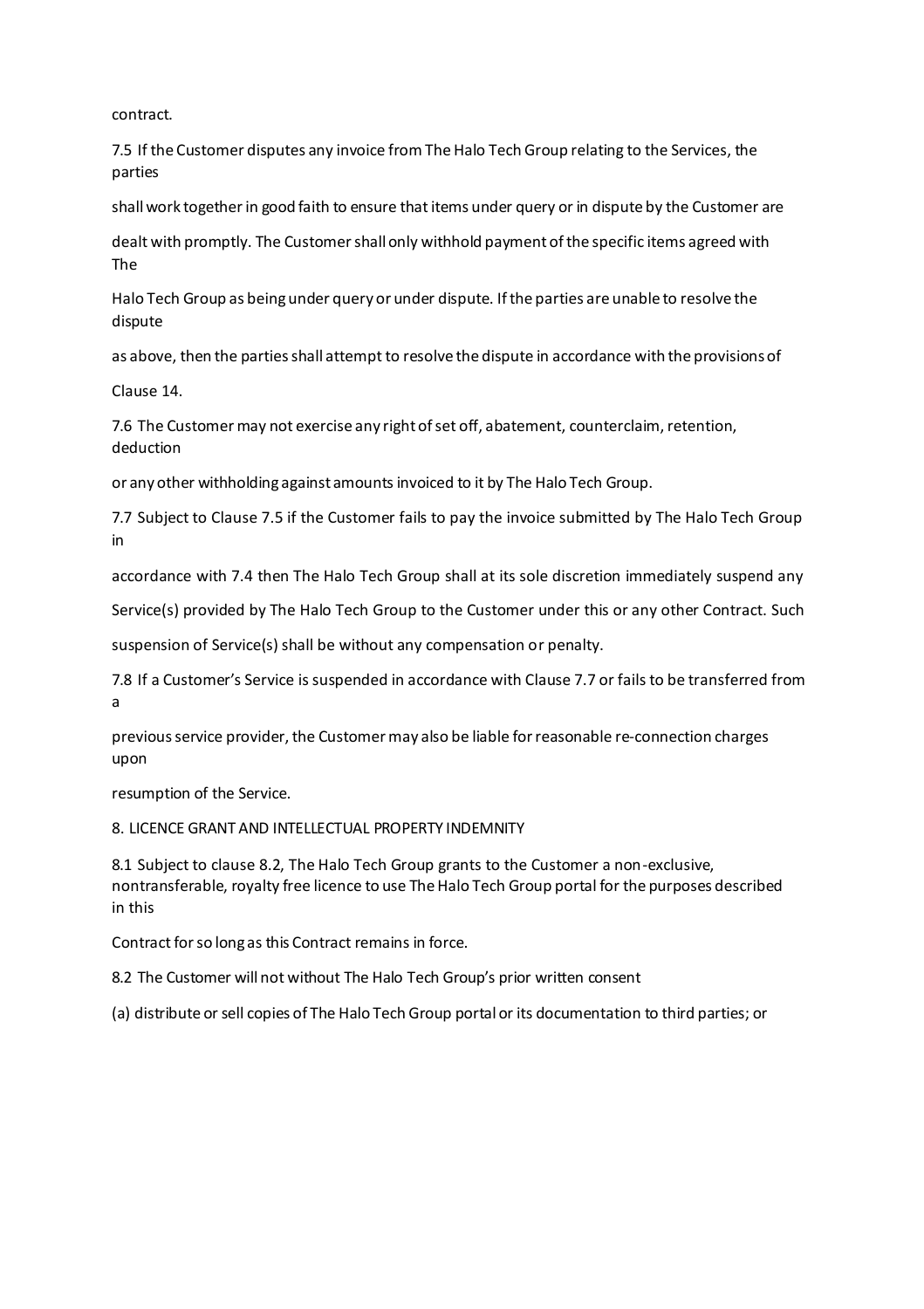(b) sub-licence or otherwise grant rights to third parties for the use of The Halo Tech Group; or

(c) copy nor (except as permitted by law) decompile or modify the software, or copy manuals or documentation licensed to it by or on behalf of The Halo Tech Group. In the case of manuals or documentation such written consent will not be unreasonably withheld or delayed.

The licence granted under subclause 8.1 shall terminate when this Contract expires or is terminated.

8.3 The Halo Tech Group shall indemnify the Customer to the extent that it suffers any damage, loss,

liability, cost, fine or expense of any kind in relation to a claim or allegation from a third party that the

Customer's use ofthe Services infringes a third party'sIntellectual Property Rights. As a conditionof this

indemnity the Customer must:

8.3.1 notify The Halo Tech Group forthwith in writing of any allegation of infringement.

8.3.2 make no admission in respect of or settlement of any claim without The Halo Tech Group's prior

written consent.

8.3.3 allow The Halo Tech Group sole control of all negotiations and defence of proceedings.

8.3.4 provide The Halo Tech Group all reasonable assistance in dealing with the allegation or claim (The

Halo Tech Group shall pay the Customer's

reasonable expensesfor such assistance); and

8.3.5 allow The Halo Tech Group to modify or replace the Services or any part thereof, to avoid the infringement.

8.4 The indemnity in clause 8.3 above does not apply to infringements caused using the Services in

conjunction with other equipment, software or services not supplied by The Halo Tech Group and not

approved by The Halo Tech Group for use in conjunction with the Services or to infringements

occasioned by designs orspecifications made by or on behalf of Customer(but excluding designs or

specifications made or approved by The Halo Tech Group).

8.5 The Customer agrees to indemnify The Halo Tech Group against all claims, proceedings, costs and

expensesof any nature arising from infringement(or alleged infringement) of any third party Intellectual

Property Rights by reason of the Customer's use of the Services in conjunction with other equipment,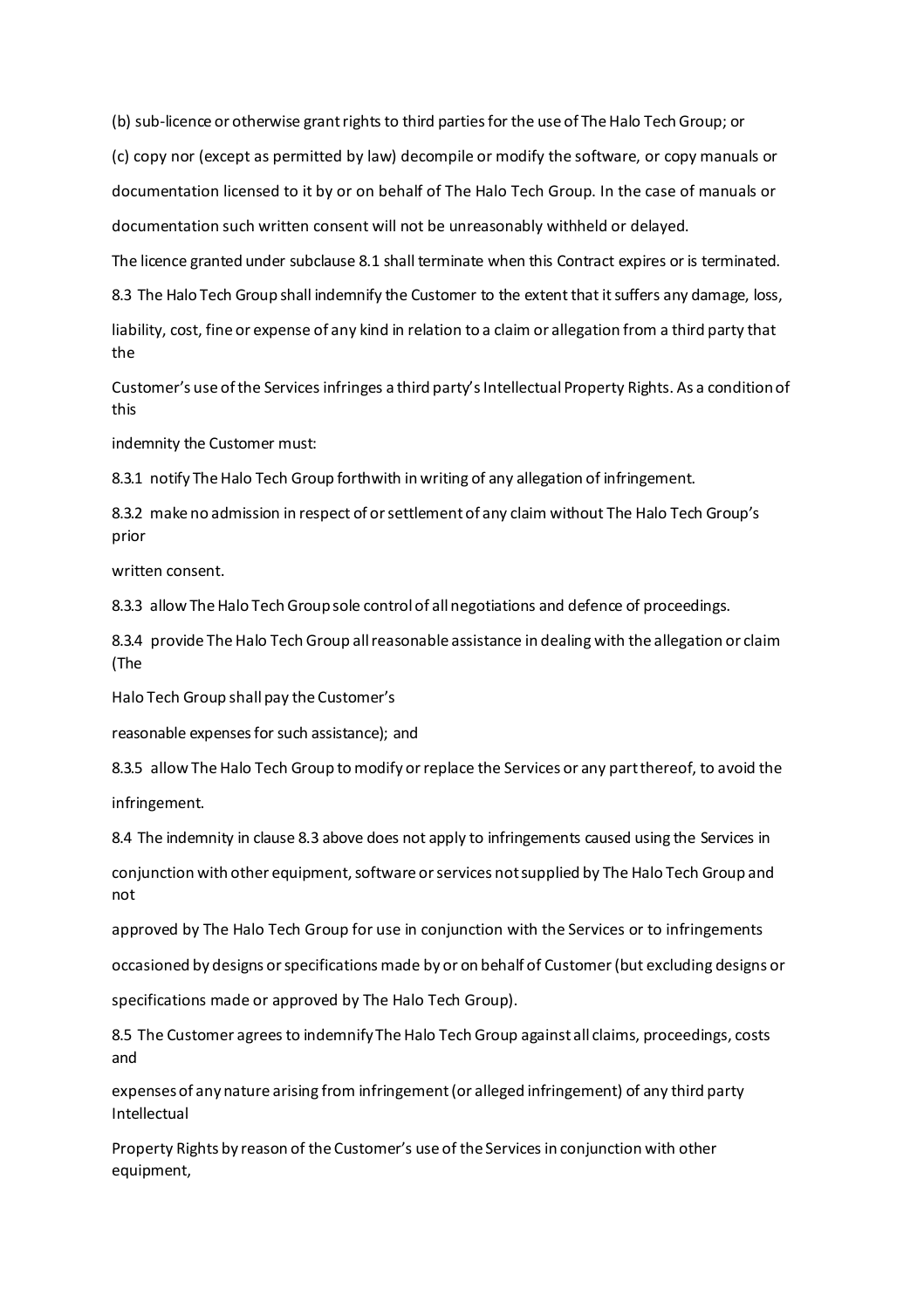software or services not supplied by The Halo Tech Group and not approved by The Halo Tech Group for

use in conjunctionwith the Services and infringements occasioned by designs orspecificationsmade by

or on behalfof Customer(but excludingdesigns orspecifications made or approved by The Halo Tech

Group). The Halo Tech Group shall:

8.5.1 notify the Customer forthwith in writing of any allegation of infringement.

8.5.2 make no admission in respect of orsettlementof any claim without The Halo Tech Group's prior

written consent:

8.5.3 allow the Customer to conduct all negotiations and defence of proceedings.

8.5.4 provide the Customer allreasonable assistance dealingwith the allegationor claim (Customer shall

pay The Halo Tech Group's reasonable expenses for such assistance); and

8.5.4 allow the Customer to modify any equipment, software or services it uses in conjunction with the

Services to ensure the equipment, software or services does not continue to infringe the third parties

Intellectual Property Rights.

8.6 The limitations and exclusions ofliability contained in clause 12 below do not apply to liability under

this clause.

### 9. TRANSFER FROM EXISTING PROVIDER

9.1 When transferring from an existing provider, the Customer accepts that they mustfollow our number portingprocess. Itis imperative that the Customer does not cancel any services or lines from their existingprovider until the number(s) have been successfully transferred. The Halo Tech Group will not accept any responsibility for loss of services where the porting process is not followed.

The customer accepts that any number ports unless stipulated within the contract, are chargeable at £15.00 per number or extension (DDi). When we are requesting information when the customer are requesting to port from an existing provider it is the customers responsibility to ensure that the information given is correct. If the port is rejected due to the incorrect information supplied by the customer, then a £15.00 administration fee will be added to the customer's account to cover the costs of the port rejection fee.

9.2 Where we agree to pay termination fees to an existing provider, the Customer accepts that such fees are exempt from Value Added Tax and thus not chargeable.

9.3 The Customer accepts that where we agree to pay termination fees to an existing provider such fees must be claimed within the first 60 days of the commencement of the Initial Term. If any numbers are to be ported in relation to the termination cost, the invoice must be submitted to us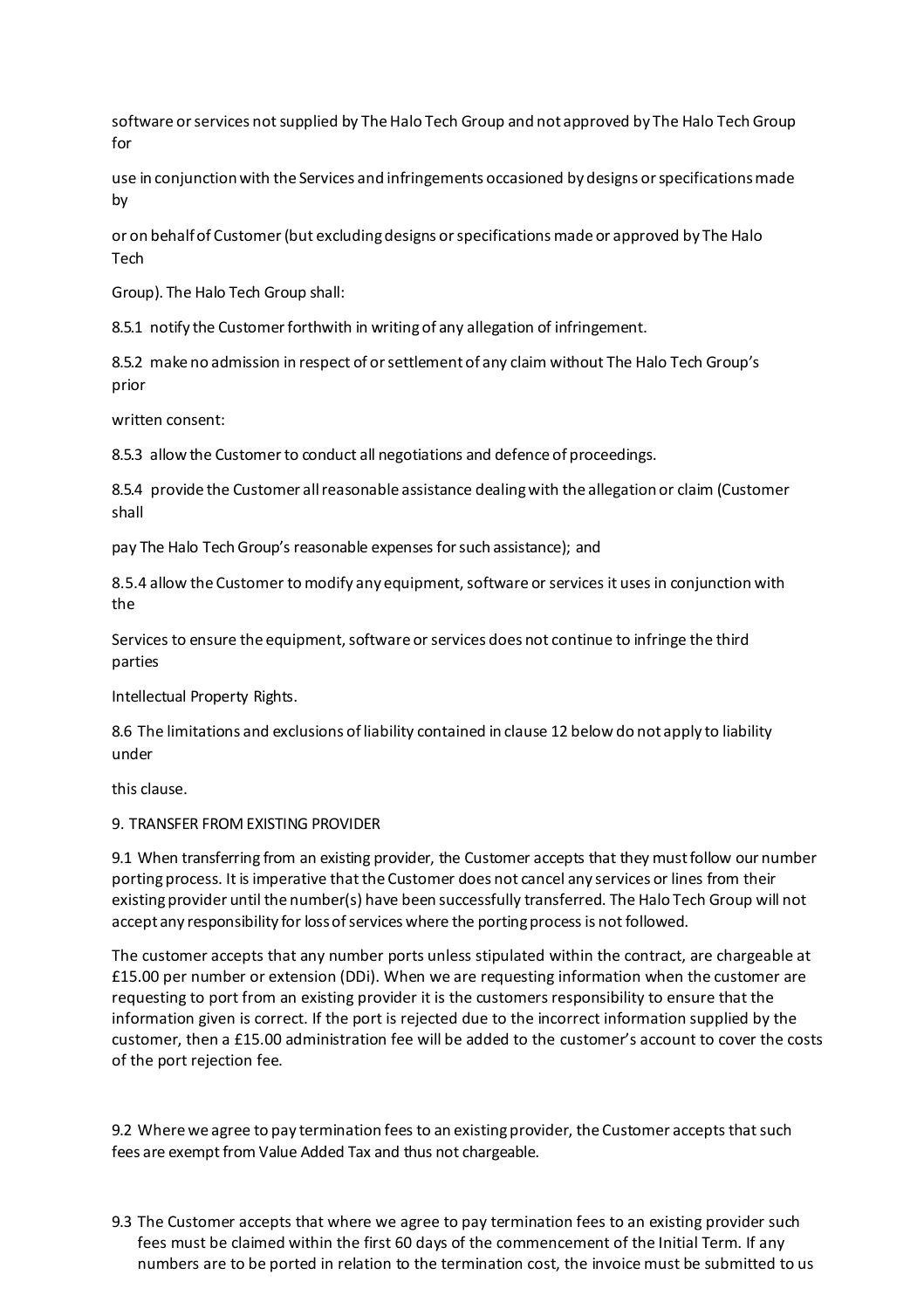within 60 days of the relevant numbers ported. The Customer accepts that it is their responsibility to invoice The Halo Tech Group within this time frame. To enable the halo tech group to submit a port request for any customer. We require a letter of authority (LOA) to be submitted to the previous carrier. We request the LOA to be completed within 14 days of contract activation. If the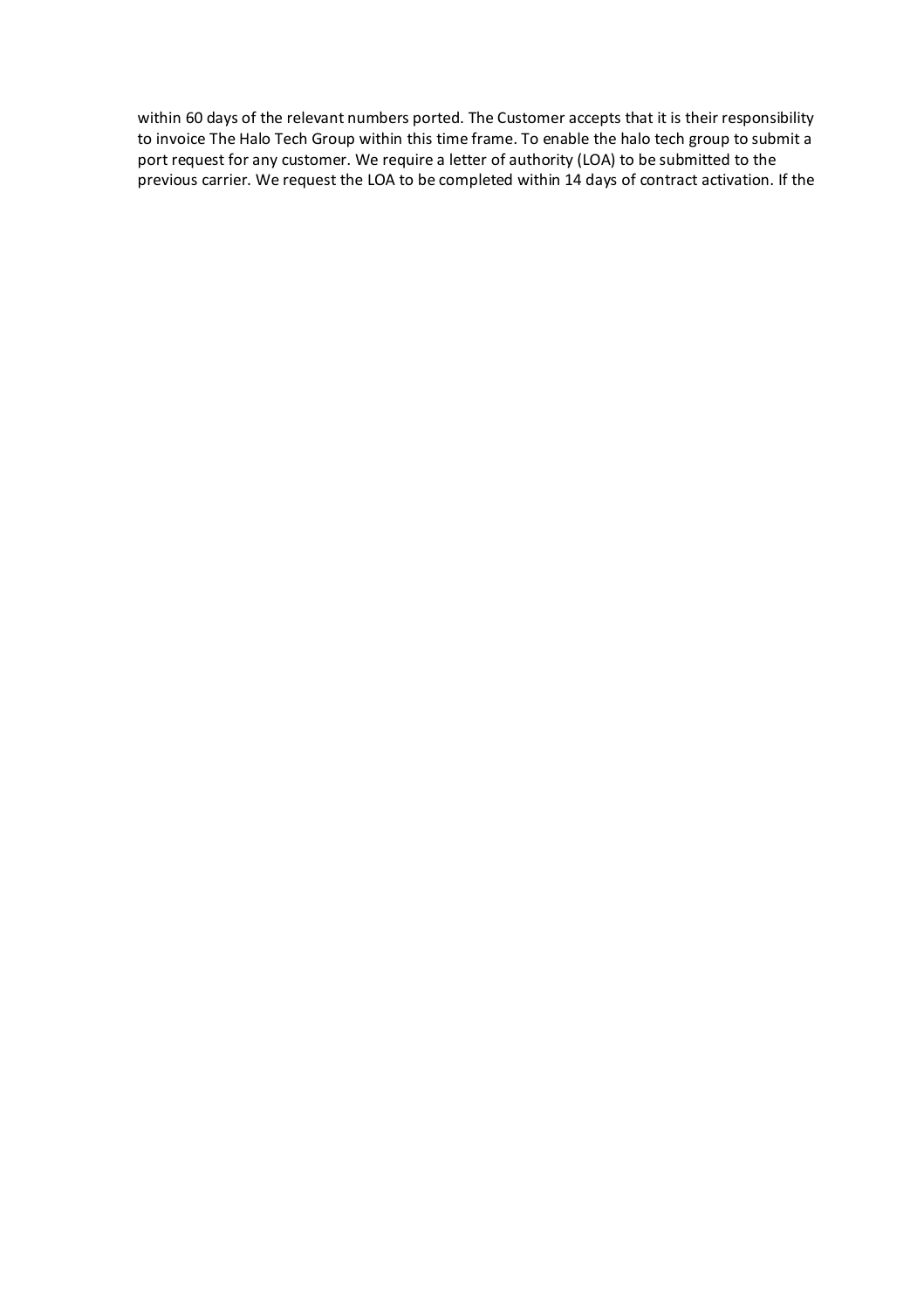customer does not complete the LOA the 60 day invoicing period will start from then.

9.4 Any claims made by the Customer for termination costs and/or cashback or administration fees for any invoices will be settled within 30 days of receipt of the correct documentation as specified above. Please note all of the above mentioned are none vatable.

10. TERMINATION

10.1 The Customer may terminate the Contract by giving ninety days' notice in writing to The Halo Tech

Group suchnotice to become effective no earlier than the expiry of the Minimum Term.

10.2 Upon termination of this Contract before expiry of the Minimum Term for any reason the

remainderofthe full contract valuewhich has not been reached will become immediately payable.

10.3 If this Contract isterminated and the Customer wishesto transferto another provider of landline

services, The Halo Tech Group will provide reasonable assistance to the Customer in respect of the

transfer of the Customer's service providing all Termination Fees have been paid and no outstanding

monies are owed to The Halo Tech Group by the Customer.

11. CONFIDENTIALITY AND PUBLICITY

11.1 Each party will keep strictly confidential allConfidential Information belonging to the other and/or

the other's Representatives which isreceived or obtained during the negotiation or performance of this

Contract and, except with the prior written consentofthe other(or ofthe relevant Representative of

the other) or to the extent thatdisclosure is required by law, will not disclose such Confidential

Information to any third party or copy or use itfor any purpose otherthan for the proper performance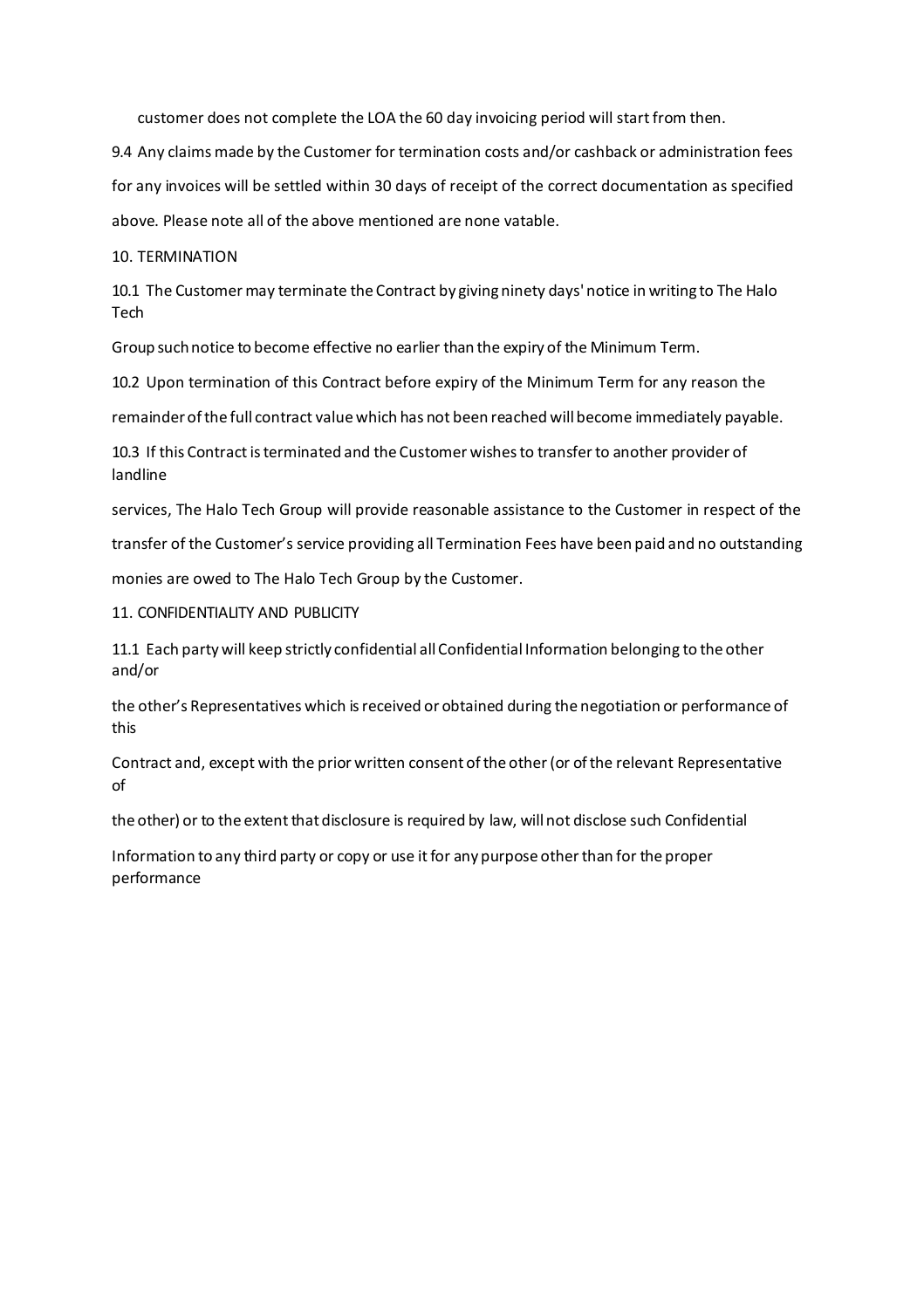of its obligations or the proper exercise of its rights under this Contract.

11.2 Neither party will acquire any right in or title to Confidential Information of the other or the other's

Representatives nor any licence in respect of it except as expressly stated in this Contract. Each party

will protect the Confidential Information of the other and of the other's Representatives as if it were its

own Confidential Information and will not copy,summarise, modify or disclose itexcept to the minimum

extentnecessary to perform its obligations or exercise its rights under this Contract. Each partywill ensure that all persons to whom it discloses Confidential Information of the other or the other's

Representatives are bound by obligations of confidentiality and non- disclosure atleast equivalent to those in this Contract.

11.3 The duties imposed on the parties by clauses 11.1 and 11.2 above do not extend to information or

data which at the time of its disclosure or use by the receiving party: -

11.3.1 is generally available and known to the publicother than by reason of the receivingparty's breach of this clause 11.

11.3.2 the receivingparty can demonstrate had previously come lawfully into the receivingparty's

possession froma third party under no restriction as to its use or disclosure; or

11.3.3 the receiving party can demonstrate that it developed independently without reliance on

Confidential Information of the other or of

the other's Representatives.

11.4 Each party agrees and acknowledges that damages alonemay not be an adequate remedy for

breachof this clause 11 and that each party and their Representatives may be entitled to seek injunctive

or other equitable relief to remedy or prevent any breach or threatened breach of this clause 11.

11.5 The Halo Tech Group may use the Customer's Logo on sales and promotional material without

notification to the Customer. However, neither party will use the other's name norissue any statement,

press release, other advertising or other publicly disseminatedmaterial in connection with this **Contract** 

without the other's express prior written consent (not to be unreasonably withheld).

11.6 On termination of this Contract, each party shall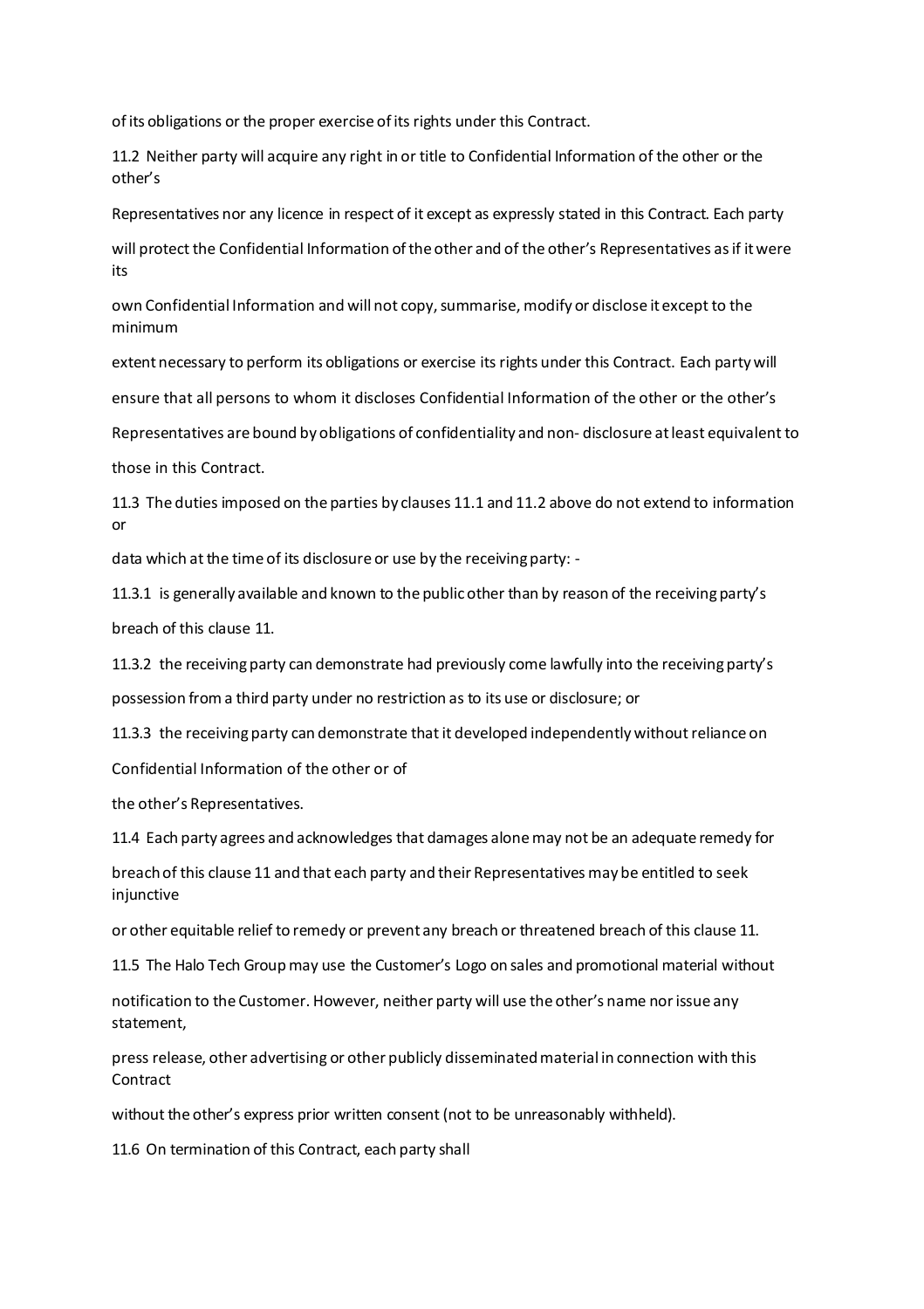a) return to the other party alldocuments andmaterials(and any copiesthereof) containing, reflecting,

incorporating or based on the

other party's Confidential Information.

b) erase all the other party's Confidential Information from its computer systems (to the extent

possible); and

c) certify in writing to the other party that it has complied with the requirements of this clause, provided

that a recipient party may retain documents and materials containing, reflecting, incorporating or based

on the other party's Confidential Information to the extentrequiredby law or any applicable

governmental or regulatory authority.

11.7 The obligations in this clause 11 willremain in force following termination of this Contract for any

reason.

12. LIABILITY

12.1 Neither party limits itsliability for death or personal injury arising from its negligence (or its

officers, agents or employees) or any othermatter in respectof which liability cannot be limited by law

and clause 12.3 below will not apply to such liability.

12.2 Nothing in this clause 12 will exclude, restrictor limiteither party's liability for fraud or fraudulent

misrepresentation committed by

that party (or its officers, agents or employees).

12.3 Subject to clauses 12.1 and 12.2, The Halo Tech Group's entire liability under this Contract (other

than under clause 8.3 above) orfor any cause of action related to the Servicesshall be limited to 25% of

the contract value in the preceding 12 months.

12.4 Except asregards to 12.1 The Halo Tech Group shall not be liable to the Customer, whether in

contract, tort (including negligence) or otherwise, for:

12.4.1 lossof profits.

12.4.2 business interruption; or

12.4.3 loss of anticipated savings; or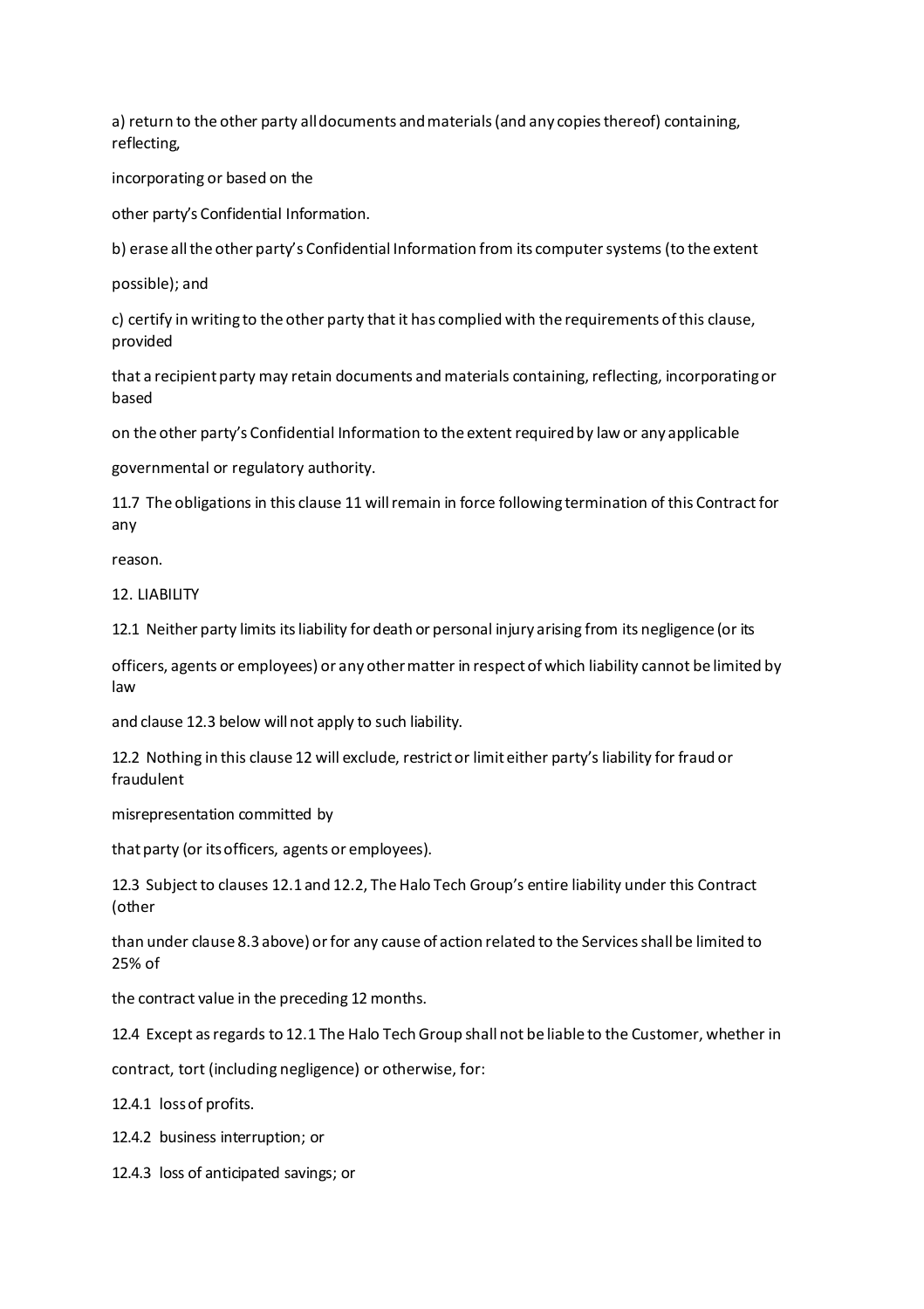12.4.4 for any special, indirect or consequential loss or damages; or

12.4.5 for any loss, corruption or destruction of data; or

12.4.6 loss of business opportunity.

### 13 FORCE MAJEURE

13.1 Neither party will be liable except as specified in this clause for any failure to perform, delay in performing or imperfect performance of any obligation under this Contract to the extent that such failure, delay or imperfect performance is caused by a Force Majeure Event.

13.2 If either party is affected by a Force Majeure Event itshall promptly notify the other party of the

nature ofthe Force Majeure Event, the nature of any actual or anticipated failure, delay or imperfect performance and the anticipated consequence and length of such failure, delay or imperfect performance.

13.3 If a Force Majeure Event prevents The Halo Tech Group from providing the Services in accordance

with this Contract for 12 consecutive weeks ormore, either partymay terminate this Contract immediately by written notice.

14 ESCALATION AND DISPUTE RESOLUTION

14.1 If any dispute arises between the parties, the parties shall use their reasonable endeavours to settle such dispute in accordance with the following procedures:

14.1.1 any dispute which has not been settled by the Customer's Representative and The Halo Tech Group Representative within 10 working days of the matter being raised, may be escalated by either party.

14.1.2 if the dispute is not resolved under 14.1.1 then both parties shall indicate a Director of their respective businesses within 10 working days and use their best endeavours to resolve the dispute within 30 working days of the original dispute being raised.

14.1.3 If the parties fail to reach agreement under 14.1.1 or 14.1.2 the dispute resolution procedure under this clause 14 shall be deemed exhausted.

14.2 Neither of the parties shall commence or pursue legal proceedings against the other until the dispute resolution procedure underthis clause 14 is deemed exhausted save thatnothing in this clause

14.1 shall prevent either party applying for injunctive relief.

15 ASSIGNMENT, SUBCONTRACTING AND DELEGATION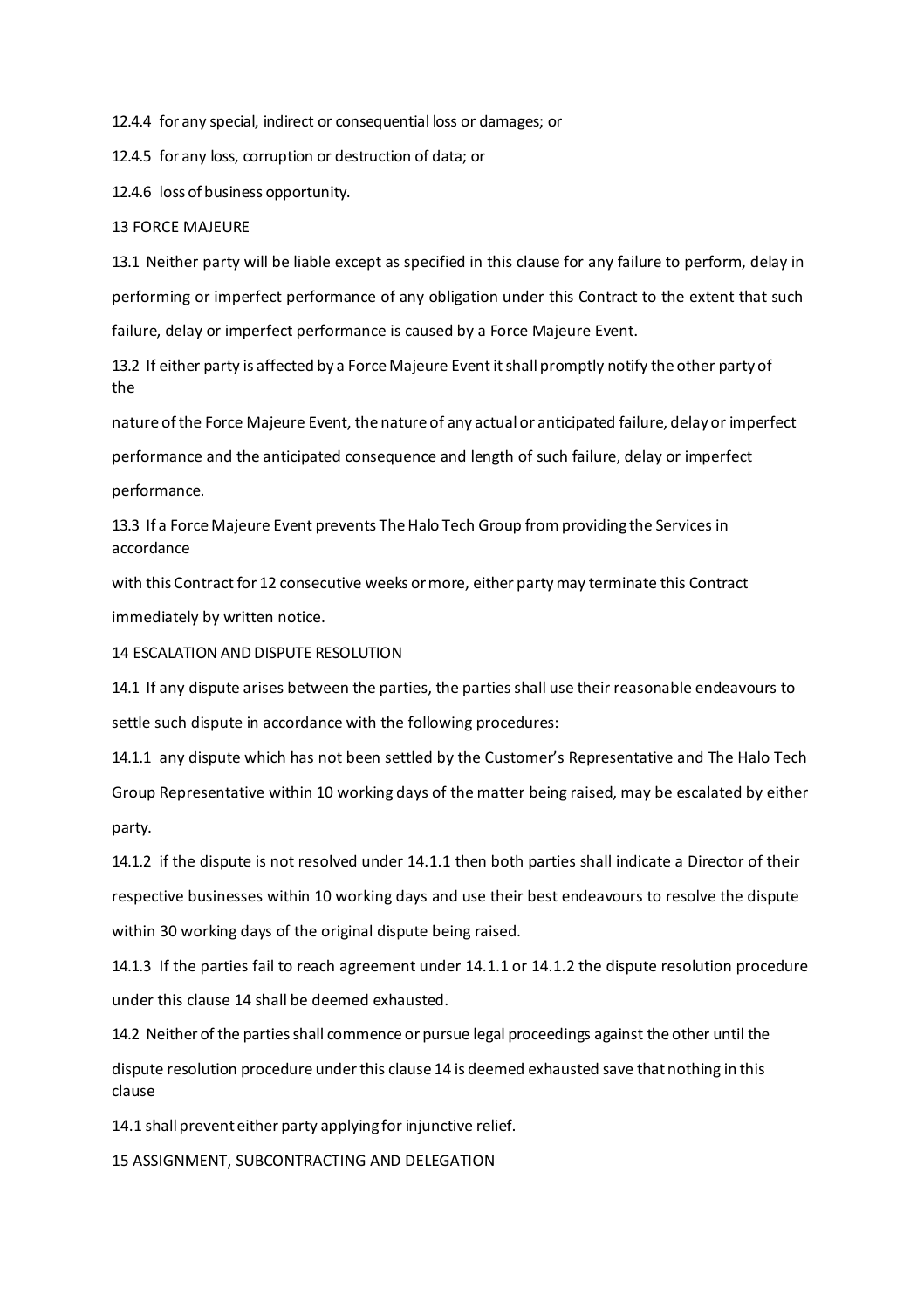15.1 The Halo Tech Group may assign the whole or any part of this Contract or any of its rights or obligations under it.

15.2 The Customer may not assign the whole or any part of this Contract or any of its rights or

obligations under itexceptwith TheHalo Tech Group's express prior written consent (such consent not

to be unreasonably withheld or delayed).

16 INSURANCE

16.1 The Customer warrants that it will ensure any Customer Purchased Equipment (to its full

replacement value) delivered to it until title has passed to the Customer pursuant to Clause 3.7.

# 17 SPECIAL CONDITIONS

The Customer agrees to the following special conditions:

17.1 If any Services come with a Service Level Commitmentthese are only targets and failure to attain

these levels will not be considered a breach of this Contract.

17.2 All broadband orders are subject to a site survey. In the eventthat The Halo Tech Group is

unable to offer the Customer broadband service specific to whatwas ordered, TheHalo Tech Group will

provide the Customer with the closest alternative available atthe time of ordering.

17.3 If The Halo Tech Group has agreed to supply the Customer with temporary broadband, no charge

will apply for the first 90 days, after which the Customer will be charged forthisservice in accordance with our standard bundle rates.

17.4 Any guarantee made by The Halo Tech Group regarding no upfront costs is subject to the Customer having eligibility to the credit necessary to pay for our services as agreed. All finance/lease applications are subject to status. In the event that it subsequently transpires that the Customer is ineligible for finance, unanticipated upfront costs may apply. If the contract taken out with The Halo Tech Group is cancelled by you, the customer, the full contract value will be due from the customer.

## 18 NOTICES

18.1 Any notice to be served oneither party by the other under this Contract will be in writing and

delivered by hand or recorded delivery to the addressees set out in the Order Form.

18.2 Notices delivered by hand during normal business hours will be served on the day they are

delivered. Notices sent by first class post

will be deemed served on the second business day afterthe date they are posted.

## 19 ENTIRE AGREEMENT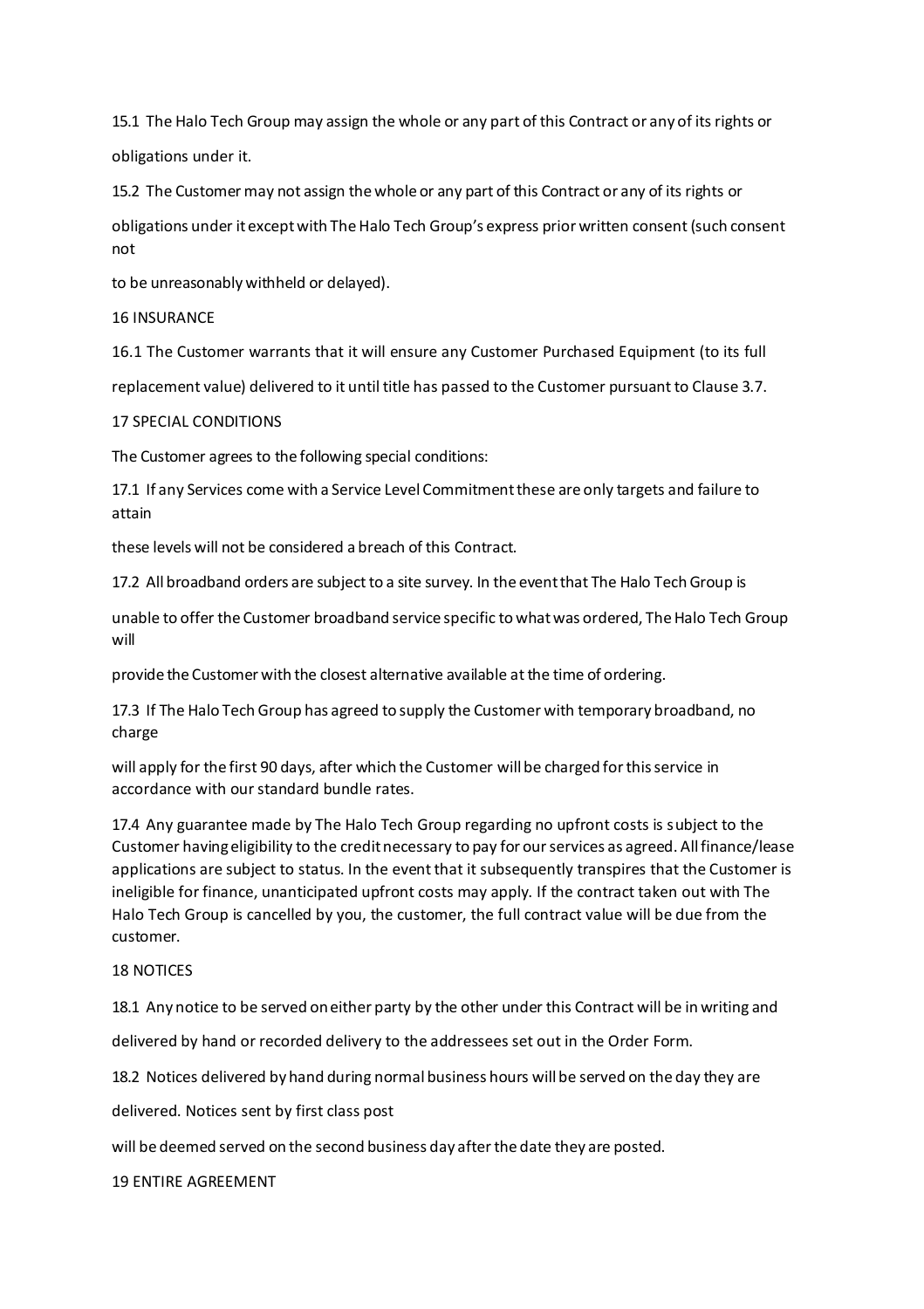19.1 This Contract constitutes the entire agreement between the parties and supersedes any previous

negotiation, written, oral or electronic communication, arrangement or agreement between them or

any other statement or representation made by either of them in relation to the subject-matter of this

Contract including any proposal document (except that neither party hereby seeks to exclude liability for

fraudulent misrepresentation and except to the extentthat either party has any outstanding liability to

the other under a previous arrangement or agreement).

19.2 The Customer acknowledges that it has not relied on any statement, promise or representation

made or given by or on behalf of The Halo Tech Group which is not set out in this Contract.

19.3 From time to time The Halo Tech Group may update its Terms and Conditions or Contract without

being required to give prior notice to the Customer.

19.3.1 if the Customer, acting reasonably, believes these changes materially affect the commercial

viability of the Service(s) then they will give notice of this within 30 days of receiving the notification

from The Halo Tech Group and both parties agree to resolve this dispute in line with clause 14.

19.3.2 if no objection is received then The Halo Tech Group updates are deemed to have been accepted.

19.3.3 any other variation of this Contract or the Terms and Conditions must be in writing and signed by

or on behalfof each party.

19.4 If any provision of this Contract is held by the parties or by any courtor competent authority to be

illegal, invalid or unenforceable in whole or in part, that provision will be deemed to be deleted and not

to form part of this Contract and the enforceability of the remainder of this Contract will not be affected

thereby. If any provision ofthis Contract is so broad asto be held unenforceable, such provision will be

interpreted to be only so broad as is enforceable.

19.5 This Contract and any variation to this Contract may be executed in one ormore counterparts,

which, taken together, will constitute a single Contract. If both parties execute two copies of this

Contract, each executed copy will count as an original.